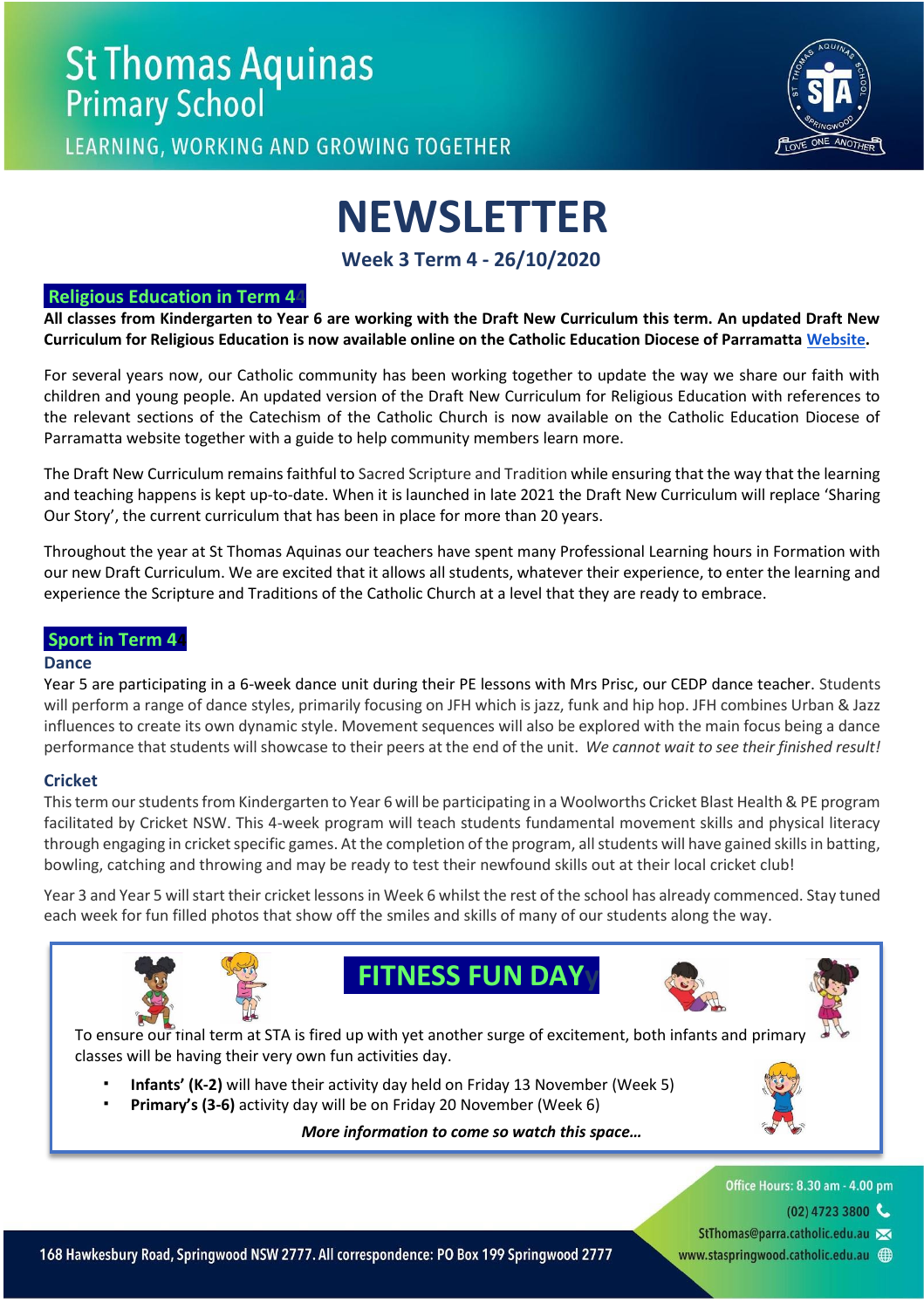### **Swimming Carnival, 2021**

Our 2021 swimming carnival **will be held this year, toward the end of this term**. Students are encouraged to start training now. Due to COVID restrictions and uncertain times, it will need to be competitors only, without any parent assistance. More information regarding this event will be given as it draws closer.

#### **Visual Literacy Program with Year 33**

This term our Year 3 teachers will be co-teaching with Mrs Sadie Ly (Visual Literacy Teacher from CEDP). Our Year 3 students are very excited as they will be creating a sculpture based on their poetry literacy unit and then transferring that artwork into a photographic series or a digital artwork. We look forward to sharing their work with you later this term.

#### **Science & Technology at STAa**

On our recent Staff Development Day the teachers engaged in professional learning with a focus on teaching and learning in Science and Technology. Mrs Kelly Jawerth, Teacher Educator, CEDP facilitated the day and will continue to work with teachers and students throughout the term. The teachers have developed and implemented new Science and Technology units for this term with a focus on Inquiry Based Learning.

Through studying Science and Technology our students will explore scientific and technological concepts and gain knowledge and understanding of the world. They will develop skills in conducting scientific investigations and designing and producing solutions through learning about the Living World, Material World, Physical World, Earth and Space, and Digital Technologies.

*We look forward to sharing the students' new learning throughout the term.* 

#### **Changes to Family Levy for 20211**

We advise that your school fee statement may look a little different next year. You will notice that the Resource Fee has increased and there is no longer a Family Levy as the Family Levy and Resource Fee have merged. In most cases this has little or no impact. For families with 3 or more students, there will be a slight increase in the combination of these fees. For 2021 there will be no increase in Diocesan Tuition Fees or the Building Levy and therefore you will find that the total school fees increase is within the bounds of normal annual increases. Please contact Cheree Brown if you require any further information.

#### **Term 4 Special Costume Eventss**

This term we have several opportunities to "Dress Up". These days celebrate the learning at school and help to engage the community in a special way. Please use what you have at home; there is no need to seek professional costumes.

- ❖ **Week 4, Thursday 5 November** Sister Monica Farewell Day: Dress in the Adelaide Crows Colours of Navy Blue, Red and Gold.
- ❖ **Week 5, Monday 9 November** Book Week Curious Creatures, Wild Minds: Come dressed as a curious person (Scientists) or creatures (Unicorns) - we look forward to our Book Fair this week too.
- ❖ **Week 7, Monday 23 November** Grandparents Dress Up Day: Come dressed as one of your Grandparents we will celebrate our Grandparents with a special Zoomurgy in the afternoon.
- ❖ **Week 9, Friday 11 December** Christmas Characters Day: **Kindergarten - Angels**, **Year 1 and Year 2 - Nativity Animals, Year 3 - Shepherds, Year 4 - Mary and Joseph, Year 5 - Christmas Around the World**, **Year 6 - Wise Men/Women**. We are working towards a **"Virtual Christmas Concert"** which will be made available to families on the evening of 11 December (and will be able to be watched at your own convenience.)

## **Baby News**

*Congratulations to Mrs Dignam on the arrival of your baby daughter, Molly Ellen!* 







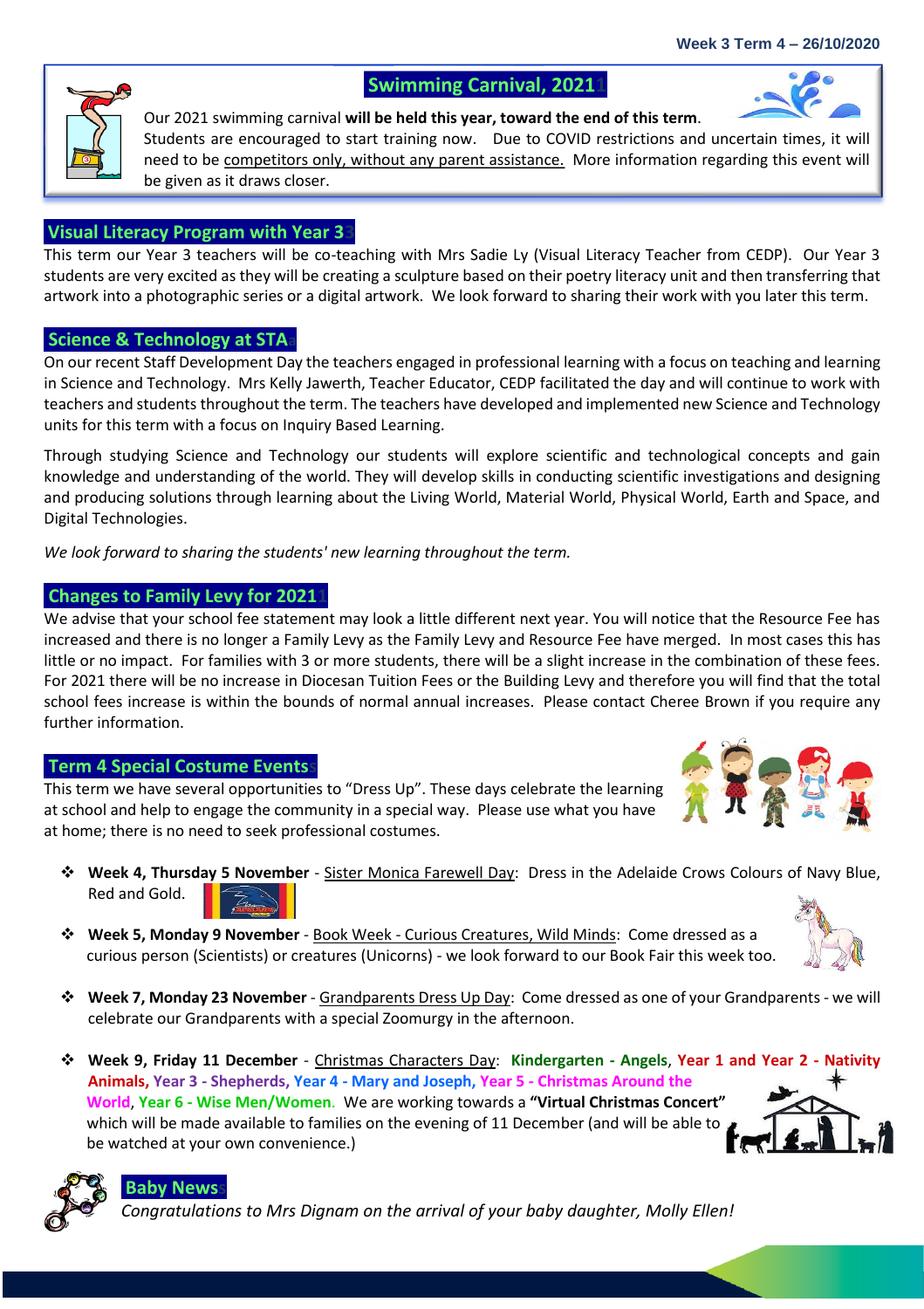## **Book Week 2020 Dress Up Day – Monday 9 Novembery**



In celebration of Book Week, we are having a Dress Up Day. The theme this year is **'Curious Creatures, Wild Minds'.** In Library lessons the students have had discussions about those characters in stories and in life who demonstrate these qualities.

**Some suggestions are:** Alice in Wonderland, Dora the Explorer, Albert Einstein, Astronauts, Scientists, Indiana Jones, Curious George, to name a few.

The Dress Up Day will be on **Monday 9 November** and will coincide with **Book Fair** that will also be taking place that week.

#### **Book Clubb**

The latest issue of Book Club has been given out to the students. Please finalise all orders **online only** via the loop at [www.scholastic.com.au/LOOP](http://www.scholastic.com.au/LOOP) by **this Thursday**, **29 October.** Please check that orders are filled out correctly including both the child's name and class.

#### **Temporary Change to Sport Days – Monday 19 October to Friday 13 November 2020s**

Students are to wear sports uniform on following days:

| Kindergarten | Monday & Thursday | Year 3 | Monday & Thursday  |
|--------------|-------------------|--------|--------------------|
| Year 1       | Monday & Tuesday  | Year 4 | Monday & Wednesday |
| Year 2ED     | Monday & Tuesday  | Year 5 | Wednesday & Friday |
| Year 2F      | Monday & Thursday | Year 6 | Monday & Tuesday   |

#### **QKR Appp**

Earlier this year we launched the QKR App, our new payment platform for all ad-hoc items for purchase. This app will now replace all cash





payments and parents are able to order hats and pay for Clothing Pool items. Once you have made a purchase for a hat, the school is notified immediately, and we will then deliver the hat to the student for their recess or lunchtime play. The app is free, and your profile is confidential.

Go to the **Google play store or Apple App store** to download for Android or iPhone, register your country of residence as Australia, search for our school by name (will appear in nearby locations if within 10km of STA), register your child's details then you are ready to make purchases and payments.

#### **Please note:**

- **Payments for school fees cannot be made on QKR.** Current arrangements for school fees have not changed.
- We cannot refund on the QKR app. Please **email the school with any Clothing Pool orders** before processing payments, so that we can check that the items are in stock.

If you require any assistance, please contact Cheree Brown, our Finance Secretary.